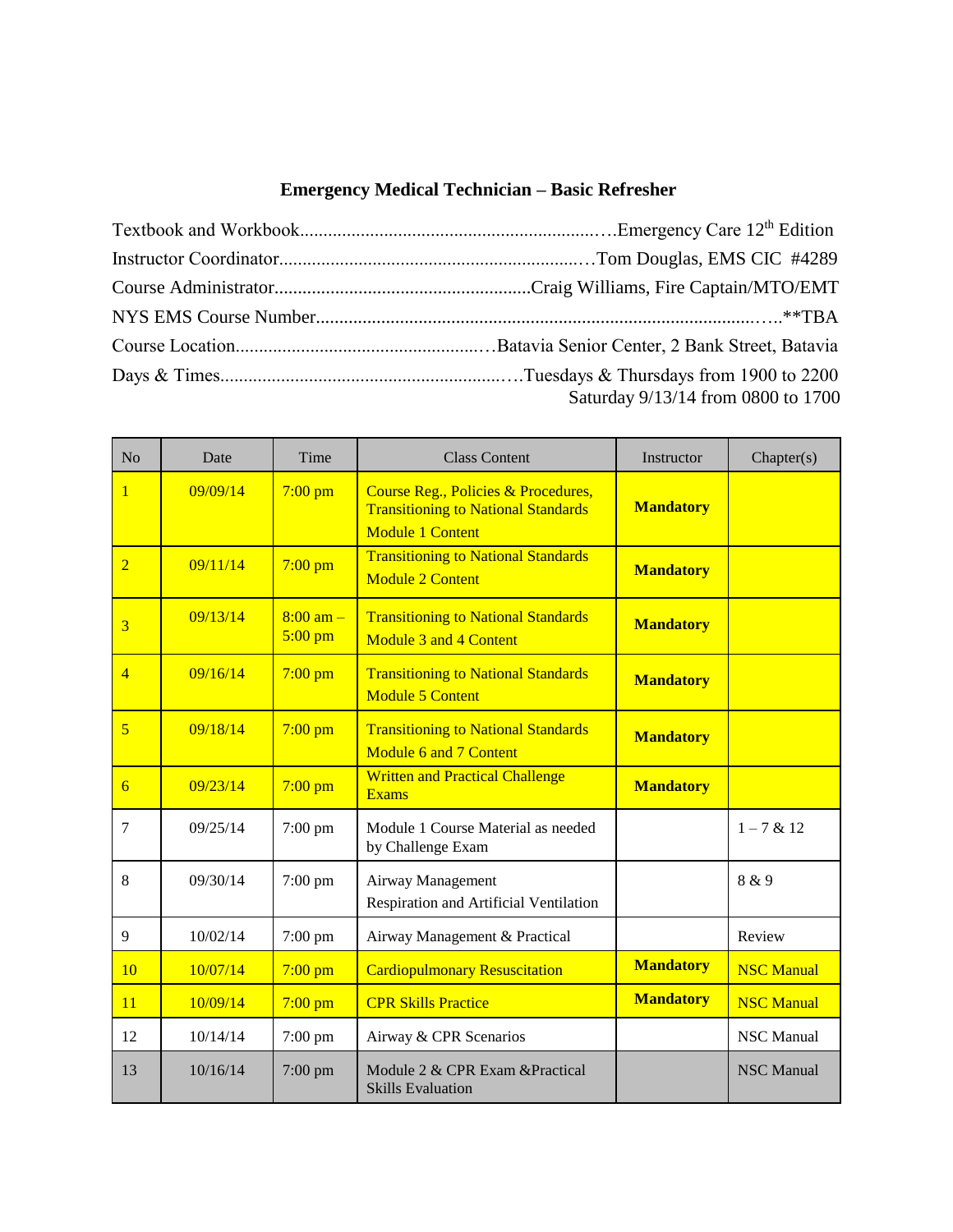| 14 | 10/21/14 | $7:00$ pm | Scene Size-up & Primary Assessment                                 | 10 & 11 |
|----|----------|-----------|--------------------------------------------------------------------|---------|
| 15 | 10/23/14 | 7:00 pm   | Assessment of the Trauma Patient                                   | 13      |
| 16 | 10/28/14 | $7:00$ pm | Assessment of the Trauma Patient<br>Practical Lab                  | 13      |
| 17 | 10/30/14 | $7:00$ pm | Assessment of the Medical Patient                                  | 14      |
| 18 | 11/06/14 | 7:00 pm   | Assessment of the Medical Patient<br>Practical Lab                 | 14      |
| 19 | 11/11/14 | $7:00$ pm | Reassessment<br>Critical Thinking & Decision Making                | 15 & 16 |
| 20 | 11/13/14 | 7:00 pm   | Communication & Documentation                                      | 17      |
| 21 | 11/18/14 | 7:00 pm   | <b>Patient Assessment Scenarios</b>                                | Review  |
| 22 | 11/20/14 | 7:00 pm   | Module Three Exam & Practical<br><b>Skills Evaluation</b>          | Review  |
| 23 | 11/25/14 | $7:00$ pm | General Pharmacology & Respiratory<br>Emergencies                  | 18 & 19 |
| 24 | 12/02/14 | 7:00 pm   | Cardiac Emergencies Part 1                                         | 20      |
| 25 | 12/04/14 | 7:00 pm   | Cardiac Emergencies Part 2                                         | 20      |
| 26 | 12/09/14 | $7:00$ pm | Cardiac Emergencies Lab                                            | 20      |
| 27 | 12/11/14 | 7:00 pm   | Diabetes & Altered Mental Status<br><b>Allergic Reactions</b>      | 21 & 22 |
| 28 | 12/16/14 | 7:00 pm   | Poisoning and Overdose Emergencies<br><b>Abdominal Emergencies</b> | 23 & 24 |
| 29 | 12/18/14 | 7:00 pm   | <b>Behavioral Emergencies</b><br>Hematologic and Renal Emergencies | 25 & 26 |
| 30 | 01/06/15 | 7:00 pm   | Module Four Exam & Practical Skills<br>Evaluation                  | Review  |
| 31 | 01/08/15 | $7:00$ pm | Bleeding & Shock                                                   | 27      |
| 32 | 01/13/15 | 7:00 pm   | Soft Tissue Trauma                                                 | 28      |
| 33 | 01/15/15 | 7:00 pm   | Chest and Abdominal Trauma                                         | 29      |
| 34 | 01/20/15 | 7:00 pm   | Musculoskeletal Injuries                                           | 30      |
| 35 | 01/22/15 | 7:00 pm   | Trauma to the Head, Neck and Spine                                 | 31      |
| 36 | 01/27/15 | 7:00 pm   | Multisystem Trauma                                                 | 32      |